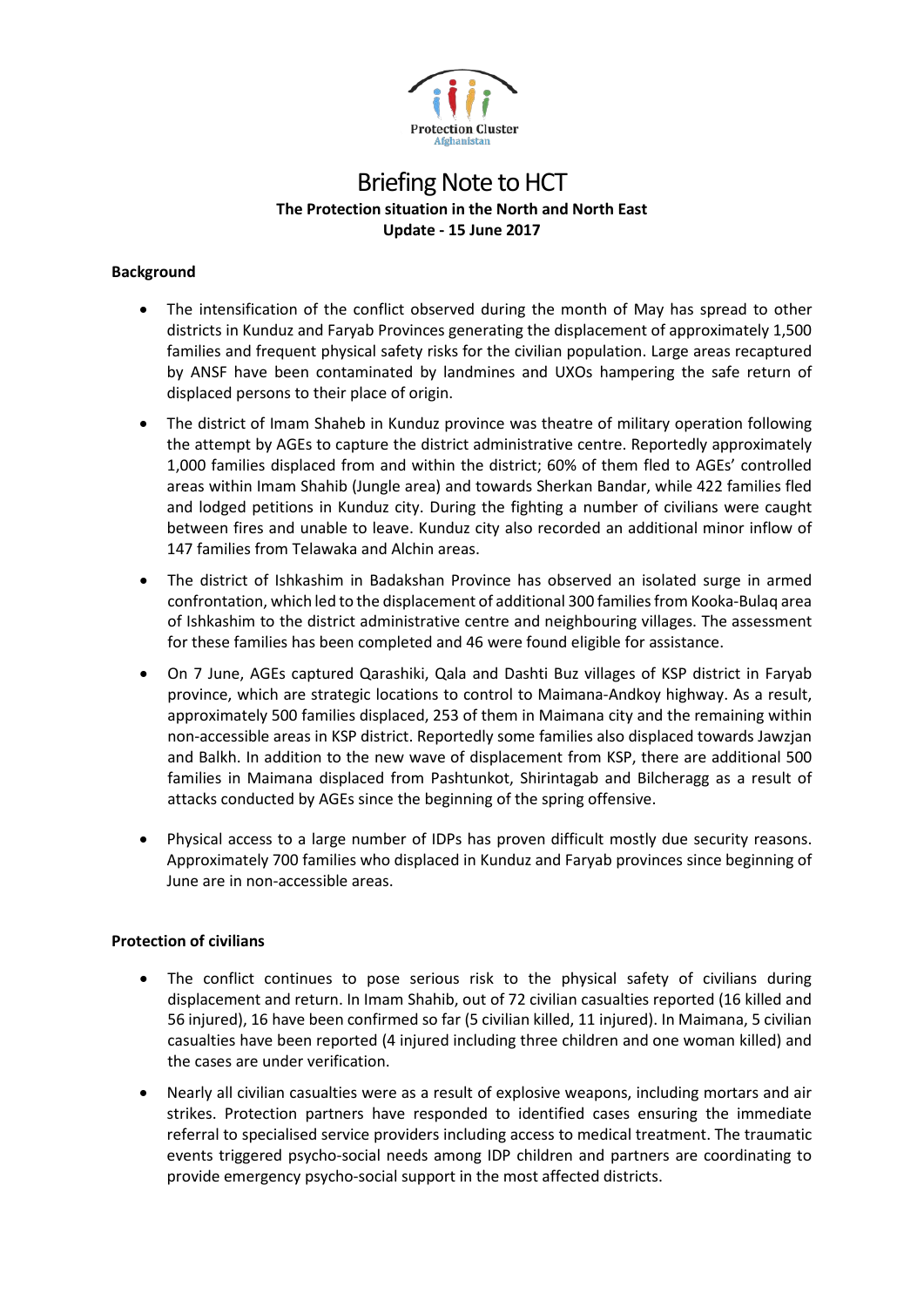

- In addition to civilian casualties, the use of explosive weapons in civilian-populated areas and the occupation of civilian homes by parties to the conflict has caused significant damage to civilian property and hampers the safe return of civilians. In Imam Shahib district of Kunduz province, in the villages of Makhmal Kocha, Aqibai, Haji Khaksar authorities reported a high percentage of damaged and destroyed civilian properties. In the same areas, ANSF is conducting mine and UXO clearing operations.
- In KSP village of Faryab province, AGEs are intimidating civilians and threatening to destroy the property of any displaced family who is not returning to their village within ten days. Due to these threats and the delay in provision of humanitarian assistance, 78 displaced families have already returned from Maimana to KSP.
- The military conflict continues to cause damage to schools and thwarts the access to education for children. The positioning of IMF in the municipality park of Kunduz City resulted in several mortar attacks by AGEs against Kunduz city. Three mortars impacted on Shirkhan High School destroying the laboratory and damaging other parts of the building. No civilian casualty was reported. In Qalayzal district of Kunduz Province, the Teachers' Training Center was partially damaged by artillery fire. Additionally, four schools were reportedly closed and one community based school, Largulshan School, supported by Swedish Committee remains closed due to insecurity. In KSP district in Faryab, seven schools have been reportedly occupied by AGEs and used as accommodation and operational bases.

## **Access of humanitarian aid**:

- In Imam Shahib, 60% of displaced families who fled in AGEs' controlled areas (Jungle area) which are not at the time of writing accessible by humanitarian partners.
- In Faryab Province, the humanitarian space has dramatically reduced with partners having access only to Maimana district and few parts of Andkhoy. The recent capture by AGEs of villages in KSP along the highway has further decreased the capacity of partners and civilians to move from Maimana towards the northern districts. Illegal check-points and cross-fire have already caused civilian casualties.

#### **Obstacles to access humanitarian assistance**

- Interference by some government personnel compelling staff to include relatives and IDPs who had already received assistance or are in prolonged situations of displacement;
- Threats to humanitarian staff by non-state actors;
- OCHA has discontinued its presence in Faryab province; despite the coordination is managed remotely, the absence of OCHA staff on the ground determines a gap in the coordination of the emergency response and diminishes the capacity of the humanitarian team to advocate with authorities and other actors.
- In Faryab, the decision of the humanitarian team to clear all pending petitions before starting the assessment of new ones has determined a delay in the assistance for recently displace families and the return of 78 families to unsecure areas partly in light of their limited capacity to cope in displacement.
- Some donor policies do not allow their partners to respond should the assessment be carried out by other NGOs (if the partner cannot participate due to insecurity);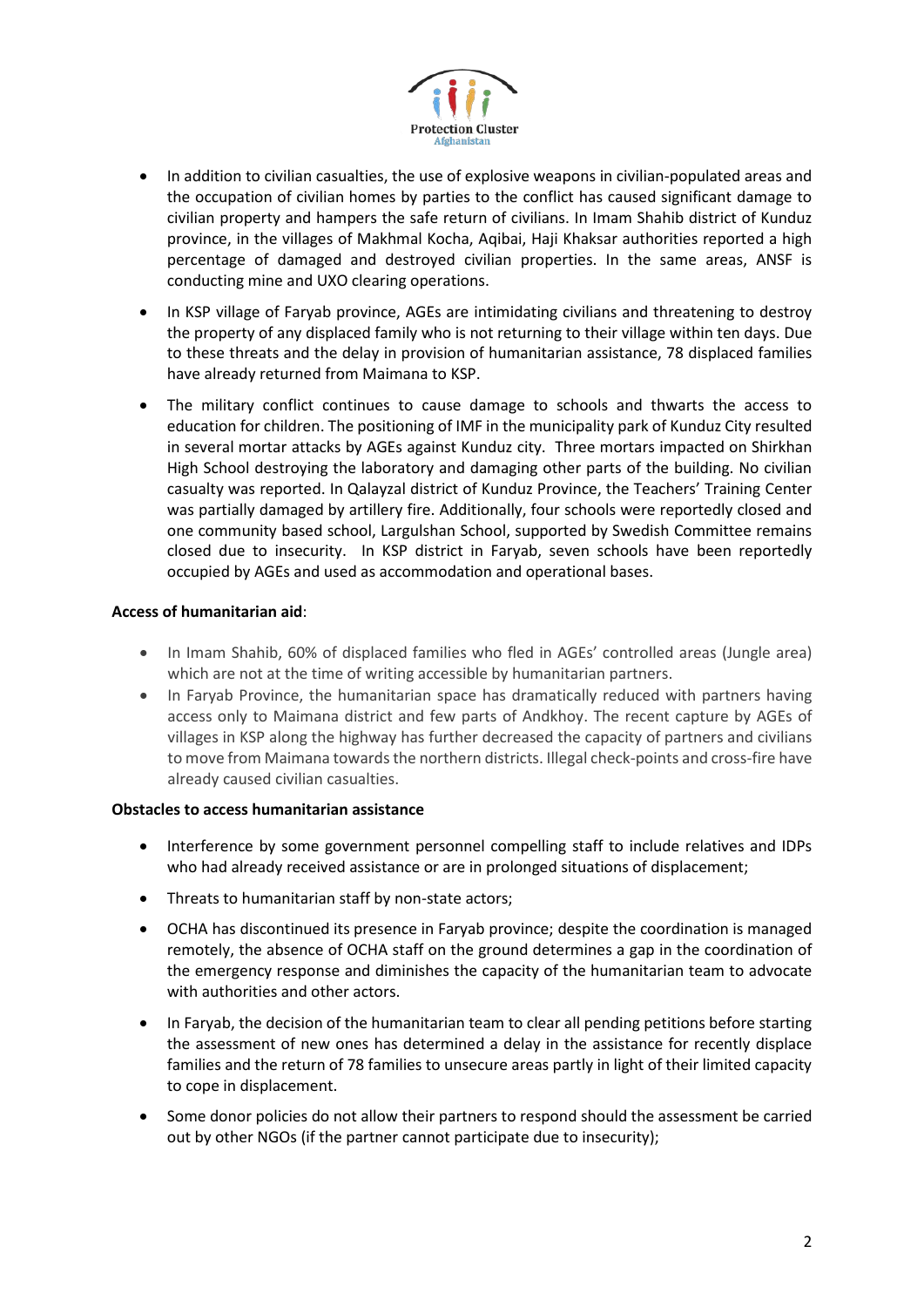

• Genuine vulnerable IDPs are left out of the petition if they are unable to provide identification documentation, which prevents them from accessing assistance as humanitarian agencies are guided only by the list of petition presented by the government.

# **Recommendation to HCT**

#### **Short term**

- HCT to add a standing agenda item on the protection updates related to key risks, displacement the hotspots, / high intensity conflict areas and IHL violations;
- HCT to advocate on all parties to the conflict to respect IHL, including by ceasing the use of indirect and/or explosive weapons in civilian-populated areas where civilian and military objects cannot be properly distinguished; taking all feasible precautions to avoid and minimise incidental loss of civilian life, injury to civilians and damage to civilian objects including in their choice of means and methods of warfare; refraining from occupying civilian homes after fighting ends; and marking, clearing, and destroying any unexploded ordnance or improvised explosive devices left behind from fighting in civilian-populated areas;
- HCT to advocate for a timely and comprehensive mine and UXO clearance of villages recaptured by ANSF to allow safe return of civilians;
- HCT to advocate for reopening of schools and prevention of child recruitment in armed forces;
- HCT to activate the Senior Protection of Civilians Working Group including UN, government and NGOs;

#### **Mid term**

- Along with the Human Rights Up Front initiative, HCT to engage in targeted advocacy initiatives with SC Member States with the aim of increased compliance with, and respect for, IHL during the conduct of military operation as well as the protection of humanitarian staff in order to ensure the effective delivery of humanitarian assistance;
- HCT to advocate to the National Unity Government to endorse and prioritise the implementation of its National Policy on Civilian Casualty Prevention and Mitigation through an action plan with measurable objectives;
- Advocate with the government for a transparent and coherent compensation mechanism for civilians whose properties have been damaged during military operations;
- HCT to produce a stakeholder analysis and conduct bilateral advocacy briefing with influential actors/stakeholders.

# **Recommendation to ICCT:**

#### **Short term**

• UNMAS and Mine Action Sub-Cluster partners to clear explosive remnants of war including improvised explosive devices from areas where ground and aerial engagements were targeted